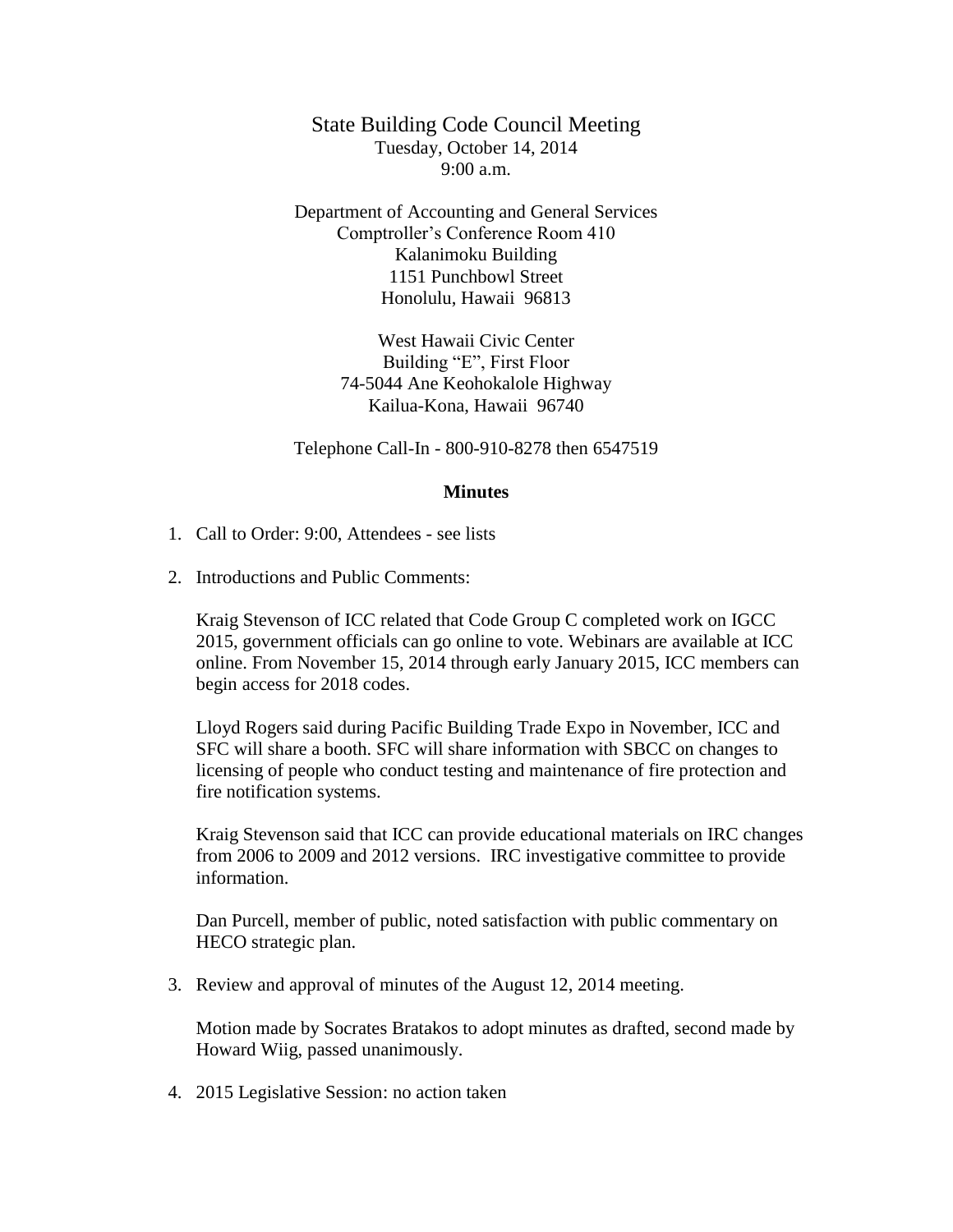5. Accept the 2014 NEC recommendations from the investigative committee and refer to the Subcommittee of Building Officials:

NEC training took place on October 8, 2014. A briefing was given by NFPA on changes from 2008 to 2011 and 2014 editions. NFPA published interim amendments to the code and committee recommended adopting them. SBCC Chair reviewed technical amendments and NEC code books were provided to members.

Next SBCC meeting will agenda proposed adoption of NFPA 70, 2014 edition with tentative interim amendments. SFC to ask NFPA for assistance in formatting rules on behalf of SBCC.

6. Administrative rule process for adopting the State 2012 UPC amendments.

Greg Serikaku reported research on process. Will work with DAGS and Building Officials to continue editing of administrative rules. Rules are in Ramseyer format and he will continue work to finalize.

7. Select State Building Code Officers:

DAG Stella Kam reviewed rules applying to Boards and Commissions. Normal term limit is eight years.

Member John Cheung motioned to nominate Timothy Hiu and Socrates Bratakos as Chair and Vice Chair.

In discussion, Dan Purcell discussed meeting intent of Sunshine Law. Asked for member rosters and length of service. Chair requested and DAGS will provide information.

Vote for Chair Hiu and Vice-Chair approved unanimously.

- 8. Updates from the investigative committees:
	- a. Investigative committee for structural provisions for the 2012 IBC and 2012 IRC, Gary Chock Gary Chock currently giving seminars on all islands re wind requirements. He provide update on development of Hawaii wind maps.
	- b. Investigative committee for the 2012 IBC  $&$  IRC, Tim Hiu James Rheinhart and Rick Myers related that Committee has been holding weekly meetings. They need significant input from structural engineers and will hold some special meetings to discuss residential sprinklers and wind issues. Residential sprinkler meeting to be held on November 7 at AIA office.